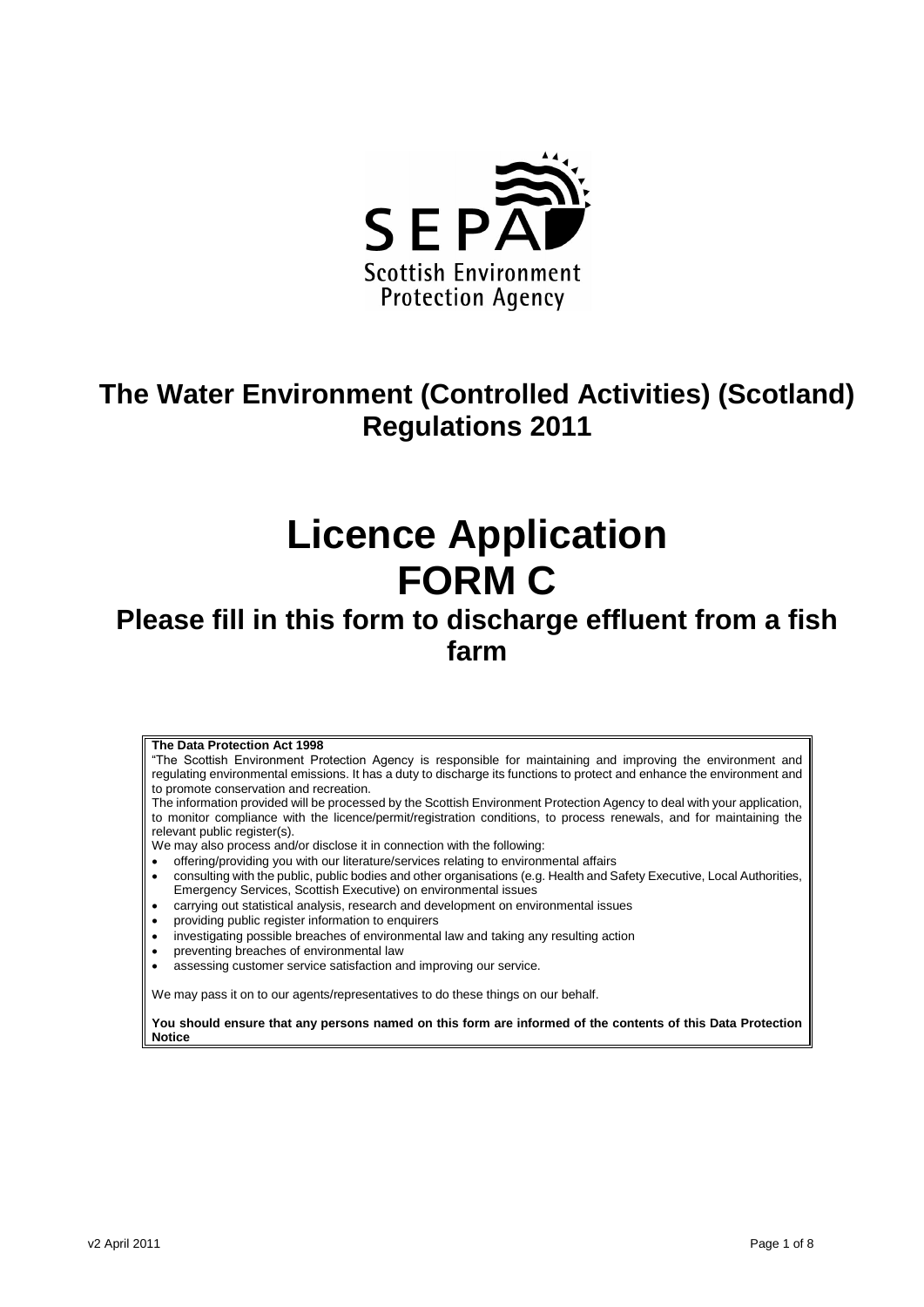### **ADDITIONAL INFORMATION**

In addition to the application form some supporting information is required. You can discuss these requirements with the local SEPA office.

### **For land based fish farm or associated land based facilities:**

- A drainage plan showing the drainage layout of the fish farm (e.g. discharge points, treatment facilities, inlets and outlets. Number, size and design of tanks/ponds)
- Design drawings/details of treatment facilities

### **For cage farms:**

- A drawing showing the design, dimensions and layout of the cages
- A plan showing the area licensed by the Crown Estate or planning consent within which the cages will be confined (National Grid References (10 characters e.g. NT 1234 5678) should be identified on the map at four points around the perimeter of the area.
- Documentation on the chemicals to be used on site
- Environmental survey data provided to comply with any required specifications which define the requirements for pre-development hydro graphic, water chemistry and benthic biological surveys. Further details of these requirements are set out in the Marine Cage Fish Farm Procedures Manual available on the SEPA Website.

For marine cage fish farm sites, the outputs from the modelling package AutoDEPOMOD suggesting site biomass limits and limits for sea lice medicines. Further details of these requirements are set out in the Marine Cage Fish Farm Procedures Manual available on the SEPA Website.

### **SECTION 1: GENERAL INFORMATION**

### **1.1 If not already included on your 'Site Plan' (see Form A), please provide a "Drainage Plan" showing:**

- The site drainage layout (if applicable)
- All discharge point(s) locations
- The layout of the cage fish farm (if applicable)
- Identify pollution risk areas/chemical and oil stores

Reference the Plan "Drainage Plan" and attach it to your application

| <b>1.2 About Site Development</b>                                                       |  |                                    |   |                                                                 |  |
|-----------------------------------------------------------------------------------------|--|------------------------------------|---|-----------------------------------------------------------------|--|
| Will the effluent come from (tick box)                                                  |  |                                    |   |                                                                 |  |
| an existing development<br>or discharge?                                                |  | a new development<br>or discharge? | X | an alteration to<br>an existing<br>development or<br>discharge? |  |
| Planning Permission ref no. (if applicable)                                             |  |                                    |   |                                                                 |  |
| Building Warrant reference no. (if applicable)<br>Crown Estate Lease no (if applicable) |  |                                    |   |                                                                 |  |

| <b>1.3 Receiving Environment</b>                      |                           |                      |                                                             |   |                         |  |
|-------------------------------------------------------|---------------------------|----------------------|-------------------------------------------------------------|---|-------------------------|--|
| Where will the discharge be made to: (please<br>tick) | River?                    |                      | Freshwater loch?                                            |   | Land via a<br>soakaway? |  |
|                                                       | Direct to<br>qroundwater? |                      | Estuary (i.e. transitional<br>waters) or coastal<br>waters? | ⊠ | Land?                   |  |
| Is the discharge via a partial soakaway?              |                           | П YES                | $\boxtimes$ NO                                              |   |                         |  |
| What is the name of the receiving water (if known)?   |                           | <b>Sound of Bute</b> |                                                             |   |                         |  |

| 1.4.1 Will the discharge be made through:<br>*an alteration to an<br>an existing<br>*a new outlet?                                                     | 1.4 About the outlet(s) (not applicable to discharges from cage sites) |  |  |                  |  |         |  |
|--------------------------------------------------------------------------------------------------------------------------------------------------------|------------------------------------------------------------------------|--|--|------------------|--|---------|--|
|                                                                                                                                                        | (please tick)                                                          |  |  | existing outlet? |  | outlet? |  |
| 1.4.2 *If a new outlet or alteration to existing outlet: submit outlet design so that SEPA can agree your engineering proposals, prior to<br>licensing |                                                                        |  |  |                  |  |         |  |

| 1.4.3 National Grid Reference for Outlet(s) (at least 10 characters, format xx-xxxx-xxxx)                                     |                                 |  |
|-------------------------------------------------------------------------------------------------------------------------------|---------------------------------|--|
|                                                                                                                               | Outfall Internal diameter<br>mm |  |
|                                                                                                                               | mm                              |  |
|                                                                                                                               | mm                              |  |
| What provision will be made for samples to be taken of the effluent<br>discharged? (e.g. sampling chamber, automatic sampler) |                                 |  |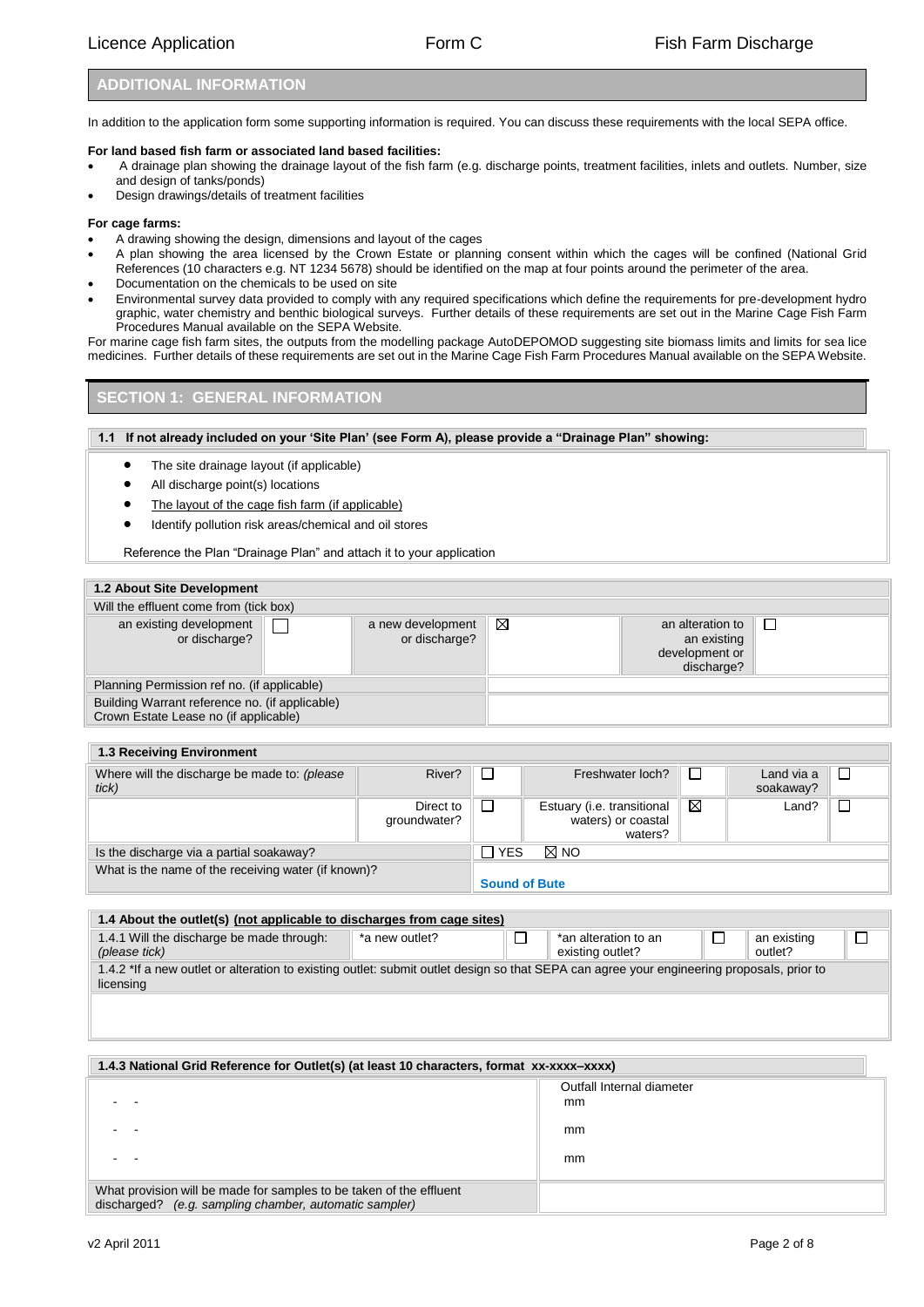### Licence Application **Form C** Form C Fish Farm Discharge

| 1.5 In the boxes provided please indicate which of the following discharges you will be applying for (give the number of each discharge,<br>scale of discharge <i>(i.e. complex licence or simple licence)</i> and whether any environmental service claim is being made) |                                |                                                                  |                                                |                                            |
|---------------------------------------------------------------------------------------------------------------------------------------------------------------------------------------------------------------------------------------------------------------------------|--------------------------------|------------------------------------------------------------------|------------------------------------------------|--------------------------------------------|
| <b>Discharge</b>                                                                                                                                                                                                                                                          | <b>Description</b>             | Number<br>of<br>discharges<br>applied for<br><b>State Number</b> | Complex Licence<br>(CL)<br><b>State Number</b> | Simple Licence (SL)<br><b>State Number</b> |
|                                                                                                                                                                                                                                                                           |                                |                                                                  |                                                |                                            |
| Fish Farm Effluent                                                                                                                                                                                                                                                        | Cage fish farm                 |                                                                  |                                                |                                            |
|                                                                                                                                                                                                                                                                           | <b>Tank/hatchery Fish Farm</b> |                                                                  |                                                |                                            |

**Note- if you claim Environmental Service then your reasoning must be set out on a separate sheet referenced "Environmental Service Claims". Information on Environmental Service is available in the Charging Scheme guidance.**

### **SECTION 2: FARM DETAILS**

| 2.1                          | The fish farm is, or shall be (please tick) |                                     |  |  |  |  |
|------------------------------|---------------------------------------------|-------------------------------------|--|--|--|--|
| in the sea                   | $\boxtimes$                                 | in a sea loch or voe                |  |  |  |  |
| on land with a marine intake | ⊔                                           | on land with a freshwater<br>intake |  |  |  |  |
|                              |                                             |                                     |  |  |  |  |
| in a freshwater loch         |                                             | on land with a groundwater intake   |  |  |  |  |
| Other (please specify)       |                                             |                                     |  |  |  |  |

| 2.2 | What species of fish do you rear or plan to rear? |                        |
|-----|---------------------------------------------------|------------------------|
|     |                                                   | <b>Atlantic Salmon</b> |

### **PRODUCTION**

| 2.3 What is the planned maximum production? (in tonnes per<br>year)                            | 2,182 tonnes/year |  |
|------------------------------------------------------------------------------------------------|-------------------|--|
| 2.4 What is the planned maximum weight of fish to be held at<br>any time? ( <i>in tonnes</i> ) | 2.500 tonnes      |  |



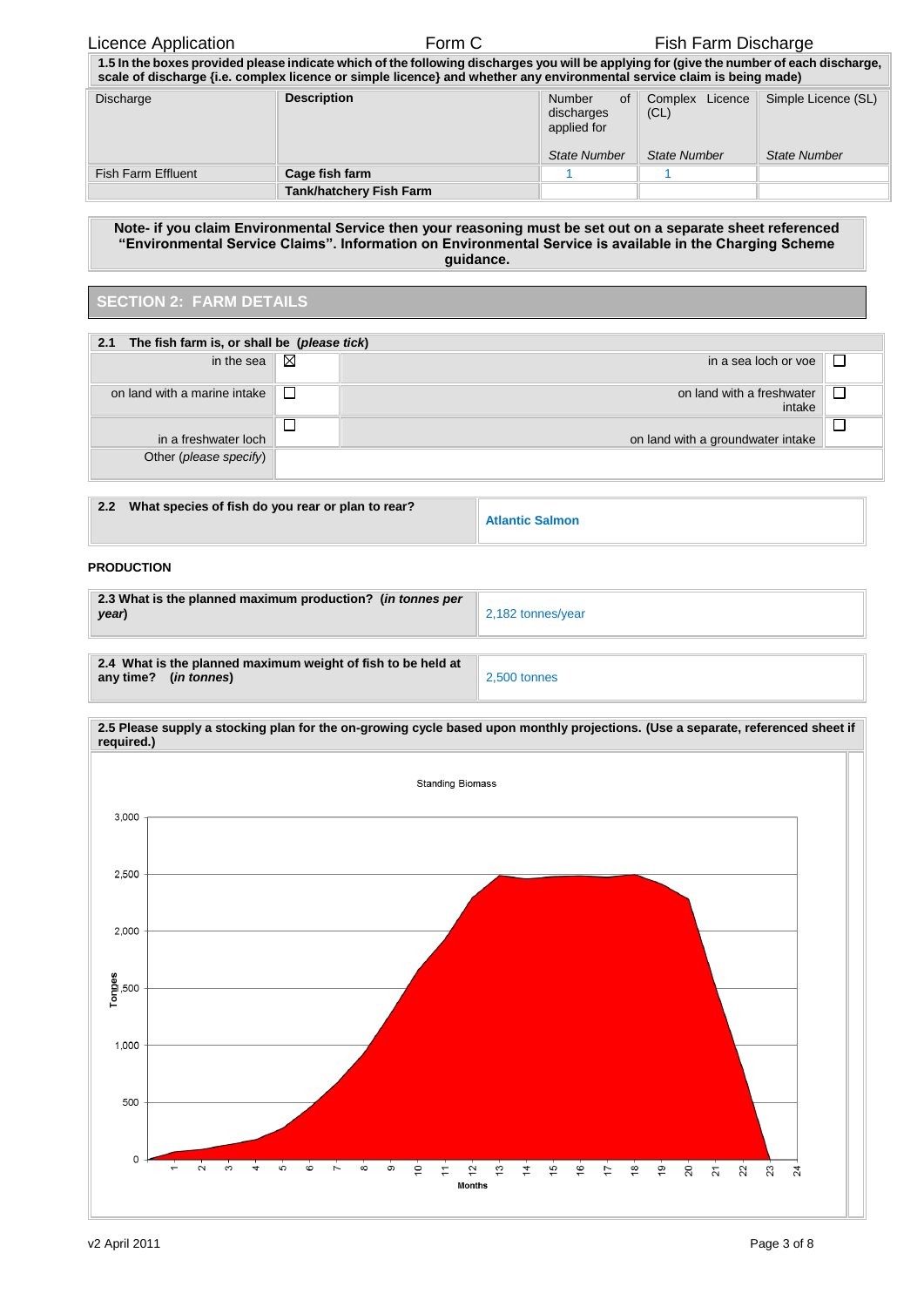| Licence Application                                                                 | Form C | Fish Farm Discharge       |
|-------------------------------------------------------------------------------------|--------|---------------------------|
| 2.6 What is the planned maximum stocking density?<br>(in kilograms per cubic metre) |        | 21.8134 kg/m <sup>3</sup> |
| <b>FISH FOOD</b>                                                                    |        |                           |
| 2.7 What quantity of fish food do you plan to use?<br>(in tonnes per year)          |        | 2,618.4 tonnes/year       |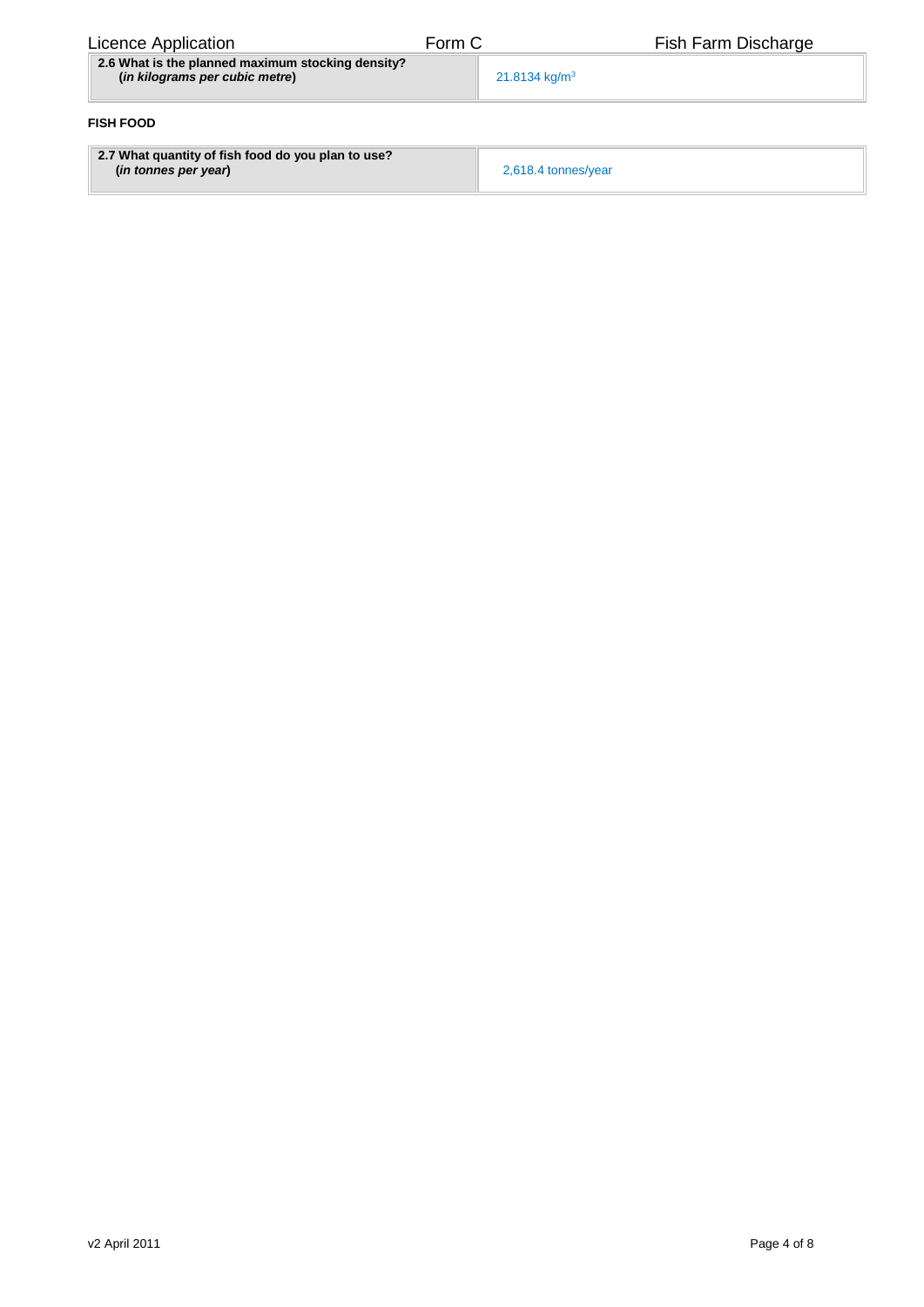| 2.8 What method is proposed to be used to feed the fish?                                                                                          | Automatic feed system from barge |
|---------------------------------------------------------------------------------------------------------------------------------------------------|----------------------------------|
| 2.9 What food conversion ratio do you expect to achieve?<br>(Kilograms of fish production (wet weight) against<br>kilograms of food (wet weight)) | 1:1.2                            |
| Note: please provide supporting documentation.                                                                                                    |                                  |
| 2.10 What will the phosphorus and nitrogen content of the<br>(% composition by weight)<br>food be?                                                | N: 5.4%<br>$P: 1.1\%$            |

### **USE OF CHEMICALS**

| The following details should be provided.                                                                                                                                                                                                                                                 |                                                             |
|-------------------------------------------------------------------------------------------------------------------------------------------------------------------------------------------------------------------------------------------------------------------------------------------|-------------------------------------------------------------|
| the trade name of chemical and the manufacturer;                                                                                                                                                                                                                                          |                                                             |
| the active ingredient                                                                                                                                                                                                                                                                     | Detailed in modelling report provided with this application |
| a copy of the manufacturers data sheet for each chemical;                                                                                                                                                                                                                                 |                                                             |
| a method statement, which explains in detail the procedure<br>used to carry out the treatment including measures to minimise<br>the release of chemicals to the environment.                                                                                                              |                                                             |
| maximum treatment concentration (active ingredient) for each<br>$\bullet$<br>chemical (where applicable);                                                                                                                                                                                 |                                                             |
| the number of applications typically needed for each complete<br>treatment:                                                                                                                                                                                                               |                                                             |
| total quantity of neat chemical used for each application or the<br>amount of active ingredient;                                                                                                                                                                                          |                                                             |
| an indication of the number of treatments which could be<br>required over a year assuming (a) optimistic and (b) pessimistic<br>conditions:                                                                                                                                               |                                                             |
| details of storage arrangements for chemicals;<br>For net anti-fouling coatings, information should be provided on<br>the sites where coatings will be applied and nets washed                                                                                                            |                                                             |
| You should check product documentation (or if necessary, with the<br>manufacturers) to establish if any of the chemicals listed in the<br>annex to this form are present. If any of these chemicals are<br>present, you must list them and estimate the quantities which will<br>be used. |                                                             |

*Note: You should be aware that the chemicals listed will be considered for inclusion within the licence which will authorise their subsequent use. The use of any other chemicals would be illegal and may make you liable to prosecution under the Water Environment (Controlled Activities) (Scotland) Regulations 2011.*

| <b>SECTION 3: CAGE FISH FARMS</b>                                                                                                                                  |                                            |  |  |
|--------------------------------------------------------------------------------------------------------------------------------------------------------------------|--------------------------------------------|--|--|
| 3.1 Please state the planned maximum number of cages on site<br>and the proposed layout. (include a plan of the cage grid<br>and moorings)                         | - 10                                       |  |  |
| 3.2 What are the proposed measurements of each cage?<br>(including length, breadth and depth in metres or<br>circumference, diameter and depth for circular cages) | 120m circumference<br>10 <sub>m</sub> nets |  |  |
| 3.3 What is the average water depth below the cages?<br>(from<br>bottom of the nets to loch bed in metres)                                                         | $30m-50m$                                  |  |  |

 $\mathbf{I}$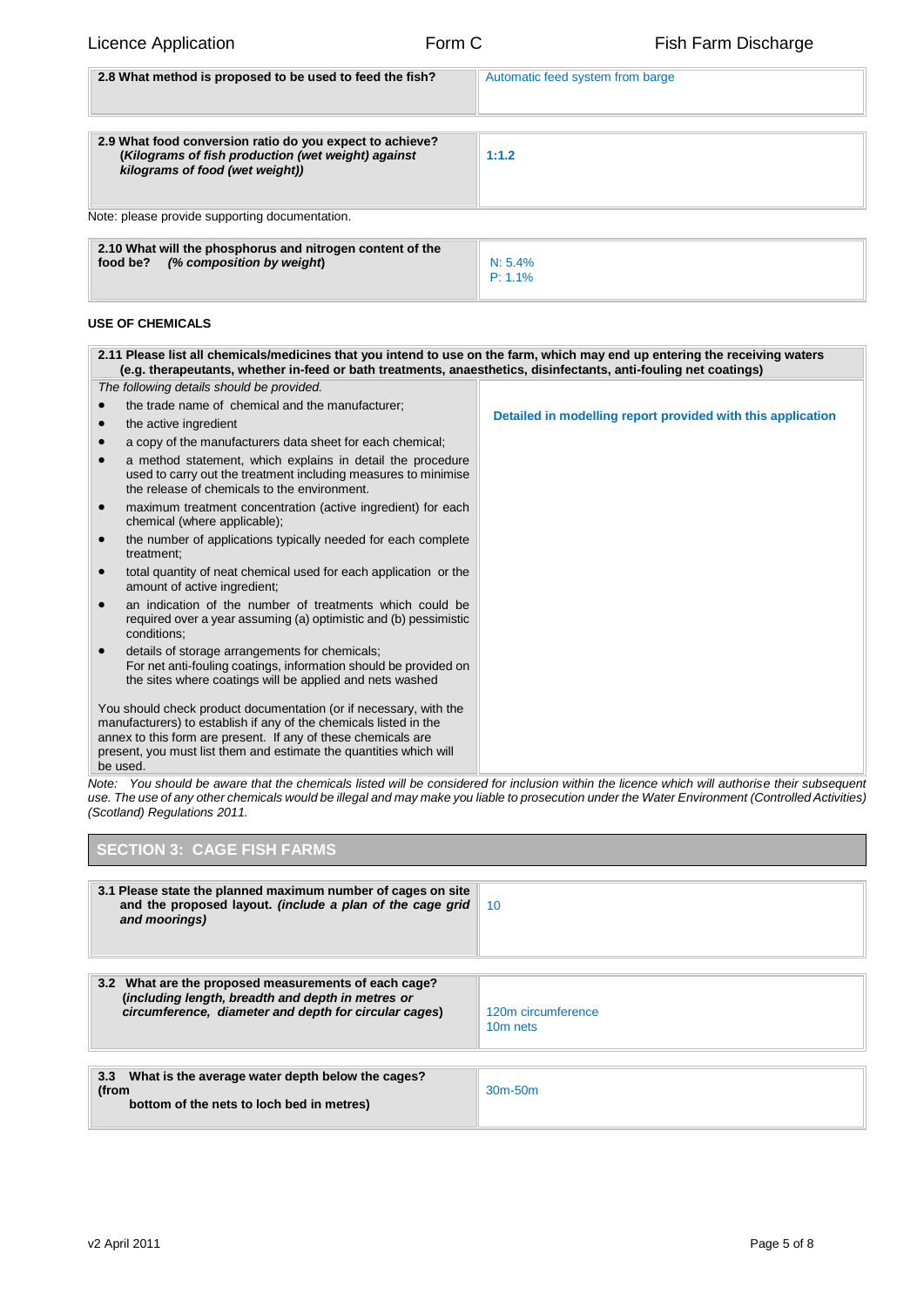| <b>Licence Application</b>                                                                                                                                                                                                                                                                                                           | Form C |                                                                                                                                                      | Fish Farm Discharge      |  |  |  |
|--------------------------------------------------------------------------------------------------------------------------------------------------------------------------------------------------------------------------------------------------------------------------------------------------------------------------------------|--------|------------------------------------------------------------------------------------------------------------------------------------------------------|--------------------------|--|--|--|
| 3.4 SEPA will normally expect sites to be left fallow following<br>each production cycle. Please explain how this will be<br>achieved. If the cages are to be moved on a rotational<br>basis, you should provide a map showing the location of<br>sites which will be used as part of the rotation.                                  |        | Site will be fallowed for 2 months in every 24 (22 month growing<br>cycle)                                                                           |                          |  |  |  |
| 3.5 Please state the type of mooring, e.g. single point or<br>corner anchors. If single point mooring, what will be the<br>radius of swing?<br>(in metres)                                                                                                                                                                           |        | <b>Corner anchors</b>                                                                                                                                |                          |  |  |  |
| <b>MINIMISING THE RELEASE OF POLLUTING MATTER</b>                                                                                                                                                                                                                                                                                    |        |                                                                                                                                                      |                          |  |  |  |
| 3.6 How do you intend to minimise the deposition of food/fish<br>faeces underneath the cages.                                                                                                                                                                                                                                        |        | Fish will be fed to appetite. Cages will have feedback loops and<br>cameras installed to monitor feeding response and minimise feed<br>waste.        |                          |  |  |  |
| 3.7 SEPA will require you to provide full containment during the<br>bath treatment of fish with therapeutants. Please explain<br>how this will be achieved. (e.g. full tarpaulins, well boats)                                                                                                                                       |        | Bath treatments will be administered with adequate containment, or<br>using wellboats where appropriate.                                             |                          |  |  |  |
| 3.8 SEPA will expect you to minimise the treatment volume<br>within each cage during bath treatments. What will be the<br>treatment volume relative to the normal working cage<br>volume? (either in cubic metres or % reduction)                                                                                                    |        | Cage volume will be reduced during treatments as prescribed in<br>the modelling report and by 70% depending upon the medicine<br>being administered. |                          |  |  |  |
| 3.9 Associated land based facilities: please describe any land<br>based facilities which will be associated with the cages.<br>This could include a shore base, staff facilities, net washing<br>facilities or processing plants.                                                                                                    |        | Site will be serviced from adjacent feed barge and the shore base.                                                                                   |                          |  |  |  |
| <b>SECTION 4: LAND BASED FISH FARMS (INCLUDING HATCHERIES)</b>                                                                                                                                                                                                                                                                       |        |                                                                                                                                                      |                          |  |  |  |
| 4.1 What is the planned average and maximum volume<br>discharged in cubic metres per day?                                                                                                                                                                                                                                            |        | Average Vol.<br>Maximum Vol.                                                                                                                         | $m^3$ /day<br>$m^3$ /day |  |  |  |
| 4.2 What is the planned maximum rate of flow of effluent in<br>litres per second?                                                                                                                                                                                                                                                    |        | Maximum flow.                                                                                                                                        | $\mathsf{U}\mathsf{s}$   |  |  |  |
| 4.3 How is the effluent to be treated before it is discharged?<br>This should describe facilities such as settlement ponds or<br>filters. (Should include dimensions of the pond or aperture<br>size of the filter mesh).<br>Provide expected quality of the discharge.<br>Note: please submit design details of filter if available |        |                                                                                                                                                      |                          |  |  |  |
| v2 April 2011                                                                                                                                                                                                                                                                                                                        |        |                                                                                                                                                      | Page 6 of 8              |  |  |  |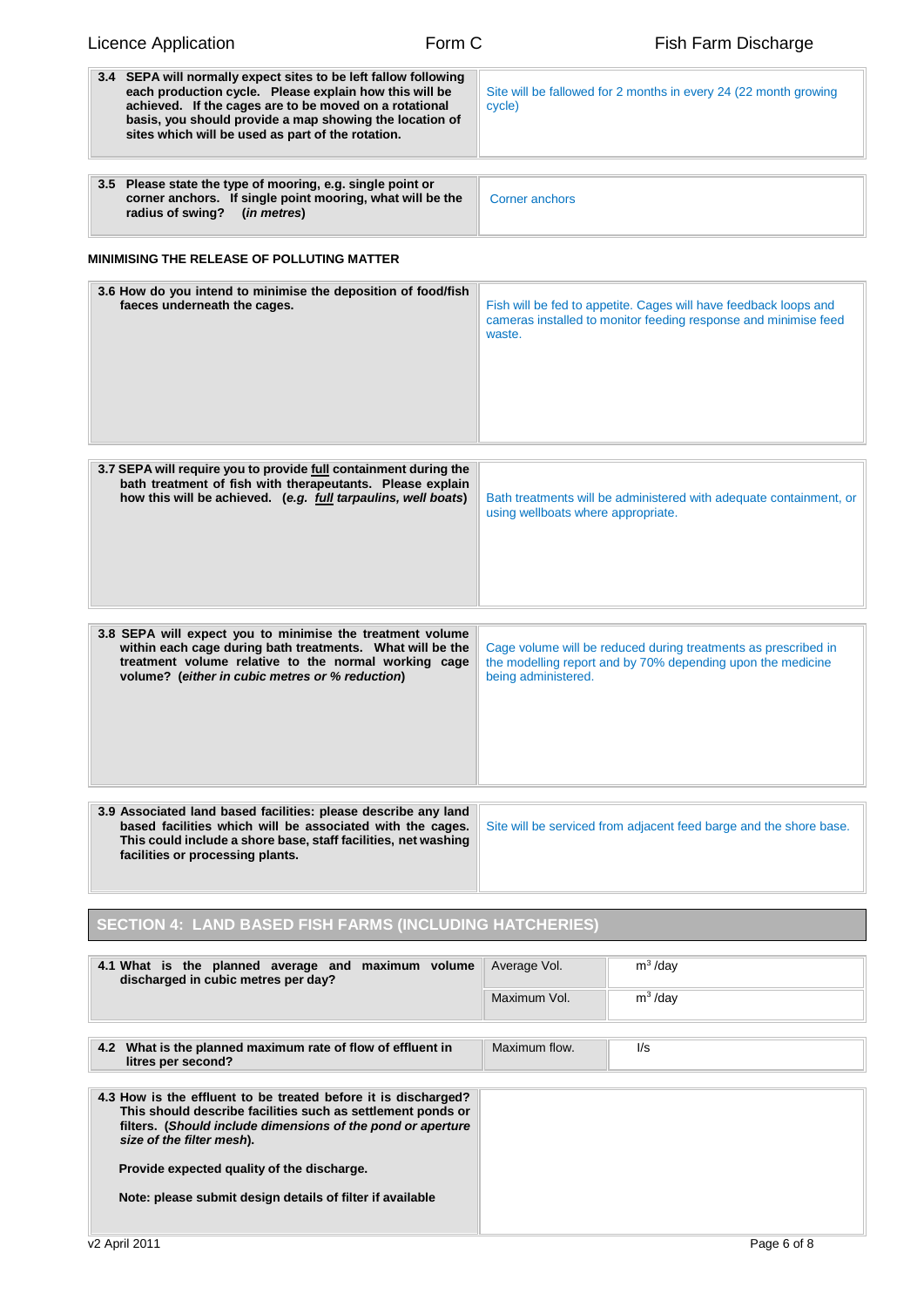**4.4 How will the solid waste arising from the treatment facilities be handled? (***This should cover aspects such as the frequency of settlement pond desludging, the treatment of backwash from filters and the disposal of the waste***.)**

## **ADDITIONAL INFORMATION SUBMITTED**

| $\mathbf{x}$<br><b>ADDITIONAL INFORMATION SUBMITTED</b>                                      |                                       |                                                |  |  |  |
|----------------------------------------------------------------------------------------------|---------------------------------------|------------------------------------------------|--|--|--|
| Please reference additional supporting<br>documents submitted as part of this<br>application | Document name:<br>Document reference: | <b>Document 1 Hydrographic report</b>          |  |  |  |
|                                                                                              | Document name:<br>Document reference: | <b>Document 2 Modelling report</b>             |  |  |  |
|                                                                                              | Document name:<br>Document reference: | <b>Document 3 Site Plans</b>                   |  |  |  |
|                                                                                              | Document name:<br>Document reference: | <b>Document 4 Benthic Visual Survey Report</b> |  |  |  |